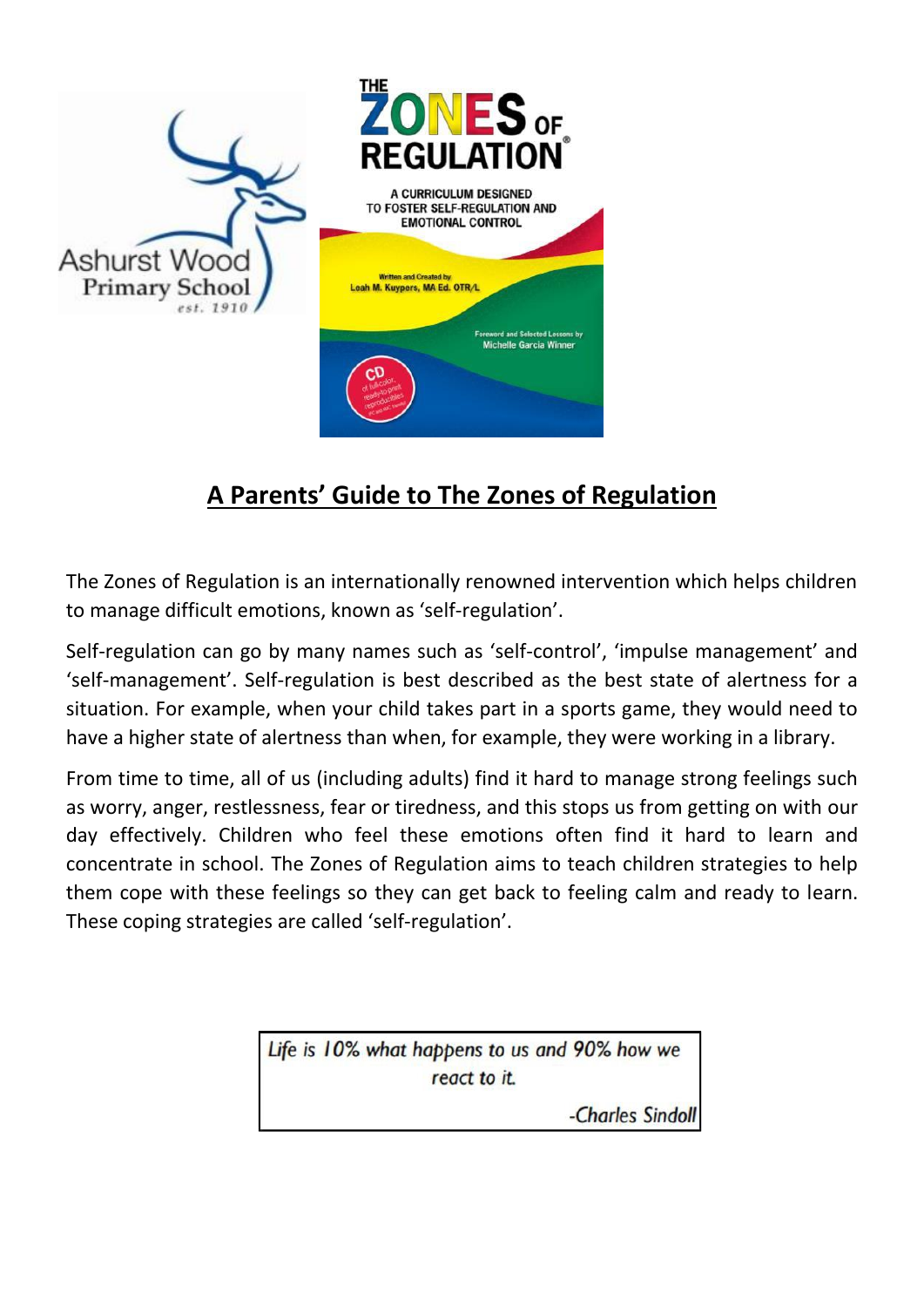At Ashurst Wood Primary School, we use the Zones of Regulation throughout the whole school. We teach **all** of our children good coping and regulation strategies so they can help themselves when they experience anxiety and stress. In the classroom, sometimes children panic when faced with a tricky learning problem or challenge. By teaching them how to cope with these feelings might make them better at tackling learningchallenges and build better resilience so they don't give up so easily when faced with difficulty.

We want children at Ashurst Wood to grow into successful teenagers then adults. Teaching the children at a young age about managing their feelings will support them in later life so that they don't turn to negative coping strategies which affect their mental and physical wellbeing.

We aim to help children to:

- Recognise when they are in the different Zones and learn how to change or stay in the Zone they are in.
- Increase their emotional vocabulary so they can explain how they are feeling.
- Recognise when other people are in different Zones, thus developing better empathy.
- Develop an insight into what might make them move into the different Zones.
- Understand that emotions, sensory experiences such as lack of sleep or hunger and their environment might influence which Zone they are in.
- Develop problem-solving skills and resilience
- Identify a range of calming and alerting strategies that support them (known as their personal 'toolkit'.

# **What are the different Zones?**

Blue Zone: low level of arousal; not ready to learn; feels sad, sick, tired, bored, moving slowly.

Green Zone: calm state of alertness; optimal level to learn; feels happy, calm, feeling okay, focused.

Yellow Zone: heightened state of alertness; elevated emotions; has some control; feels frustrated, worried, silly/wiggly, excited, loss of some control.

Red Zone: heightened state of alertness and intense emotions; not an optimal level for learning; out of control; feels mad/angry, terrified, yelling/hitting, elated, out of control.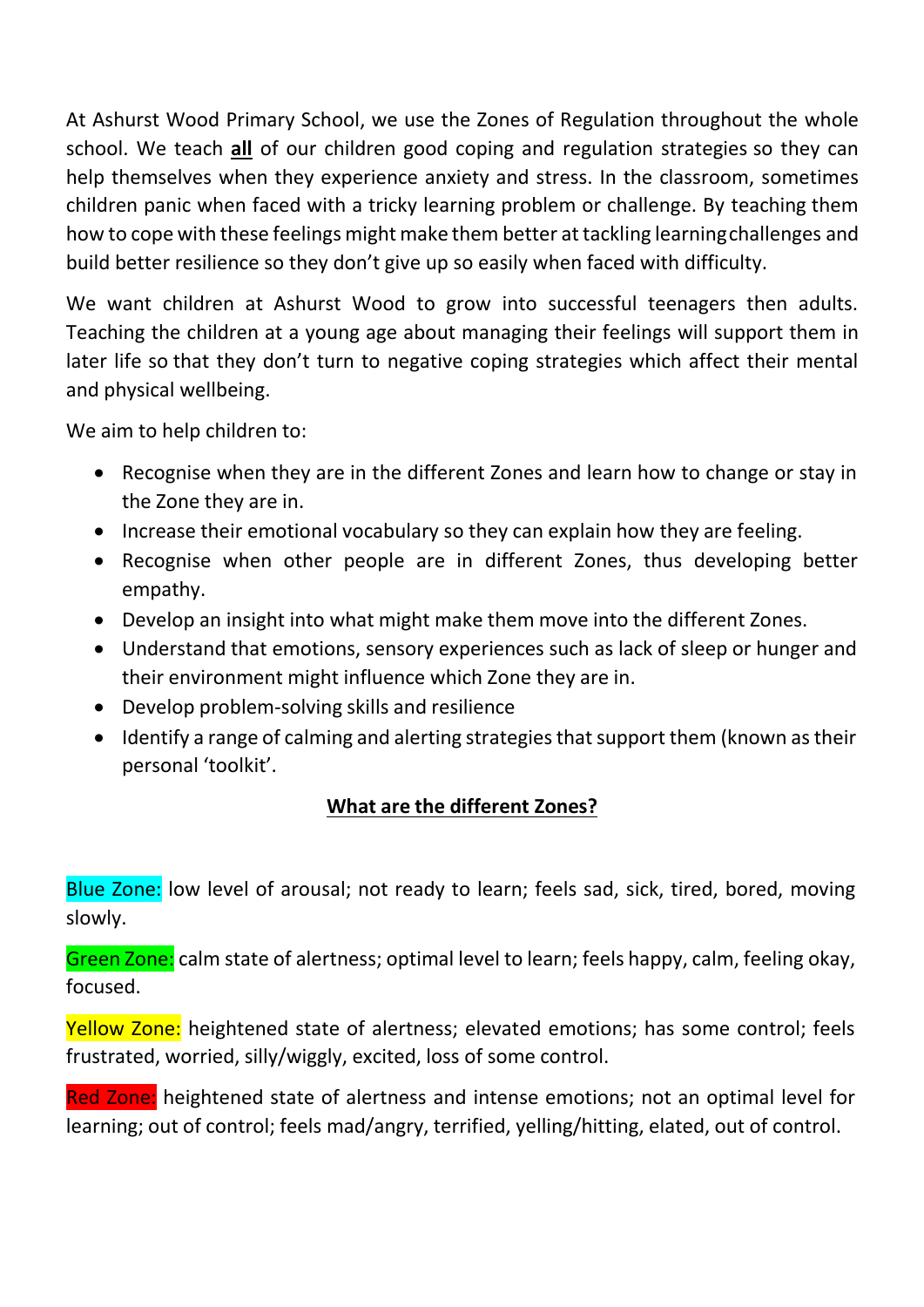

We will teach the children that everyone experiences all of the Zones. The Red and Yellow zones are not 'bad' or 'naughty' Zones. All of the Zones are expected at one time or another. We will show them that the Blue Zone, for example, is helpful when you are trying to fall asleep.



#### **How will my child learn about the Zones of Regulation?**

We will be introduce the Zones through discrete teaching lessons and through our PSHE curriculum. We also use the Zones language as part of daily school life so all staff will be referring to them, not just their class teacher.

Some children might prefer not to use the 'Zones language' but label the emotions directly – this is fine and encouraged!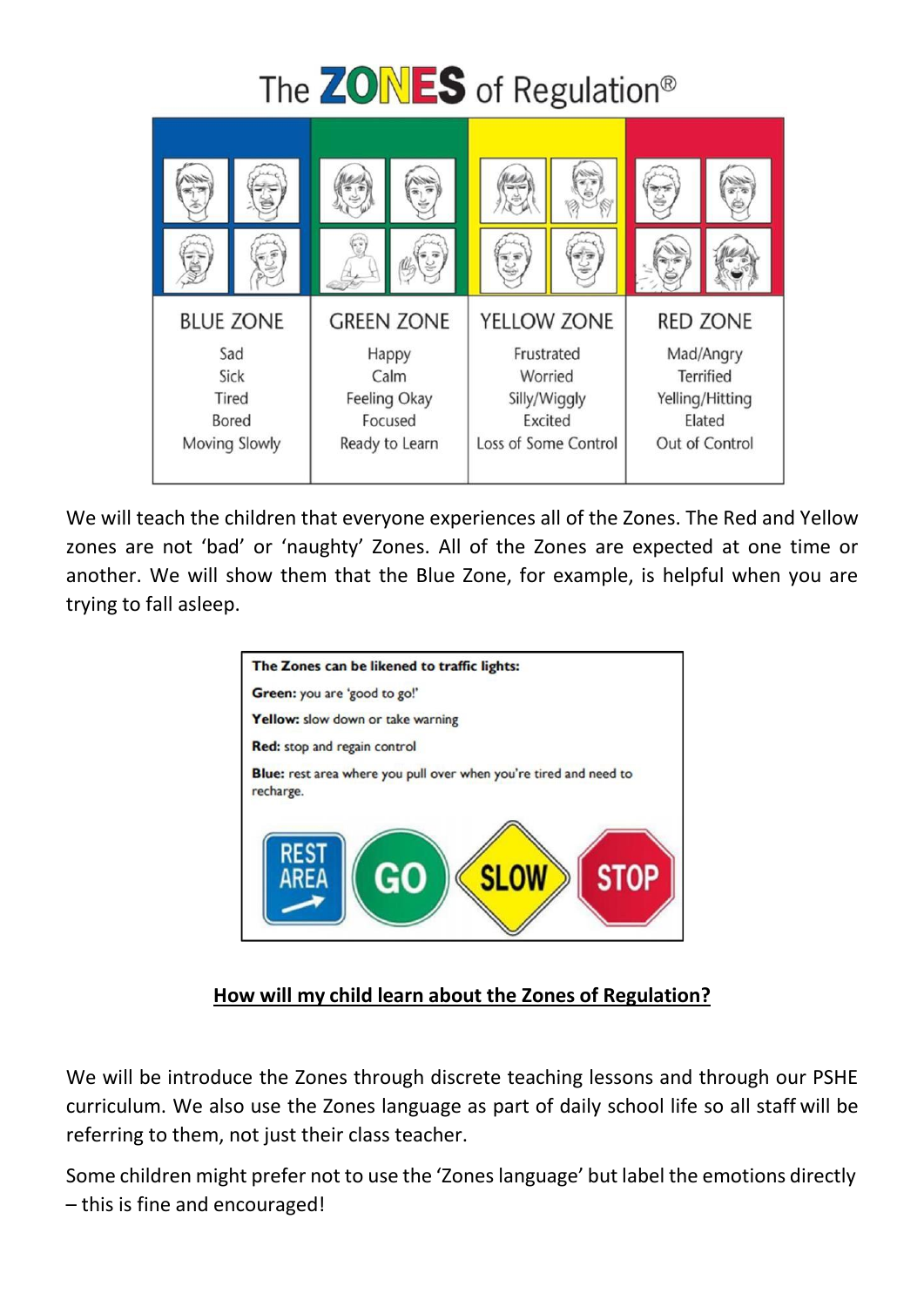## **How can you help your child use The Zones of Regulation at home?**

- Identify your own feelings using Zones language in front of your child (e.g.: I'm frustrated. I think I am in the Yellow Zone.")
- Talk about what tool you will use to be in the appropriate Zone (e.g.: "I need to take four deep breaths to help get me back to the Green Zone.")
- At times, wonder which Zone your child is in. Or, discuss which Zone a character in a film / book might be in. (e.g.: "You look sleepy. Are you in the Blue Zone?")
- Engage your child in discussion around Zones when they are in the Red Zone is unlikely to be effective. You need to be discussing the different Zones and tools they can use when they are more regulated / calm.
- Teach your child which tools they can you. (eg: "It's time for bed. Let's read a book together in the comfy chair to get you in the Blue Zone.")
- Regular Check-ins. "How are you feeling now?" and "How can you get back to Green?"
- Modelling It is important to remember to show the children how you use tools to get back to the green zones. You might say "I am going to make myself a cup of tea and do some breathing exercises because I am in the blue zone" and afterwards tell your child how using those tools helped you get back to the green zone.
- Share how their behaviour is affecting your Zone. For example, if they are in the Green Zone, you could comment that their behaviour is also helping you feel happy / go into the Green Zone.
- Put up and reference the Zones visuals and tools in your home.
- Praise and encourage your child when they share which Zone they are in.

#### **Tips for practicing the Zones of Regulation**

- Know yourself and how you react in difficult situations before dealing with your child's behaviours.
- Know your child's sensory threshold. We all process sensory information differently and it impacts our reactivity to situations.
- Know your child's triggers.
- Be consistent in managing your child's behaviour and use the same language you use at home.
- Empathise with your child and validate what they are feeling.
- Have clear boundaries/routines and always follow through.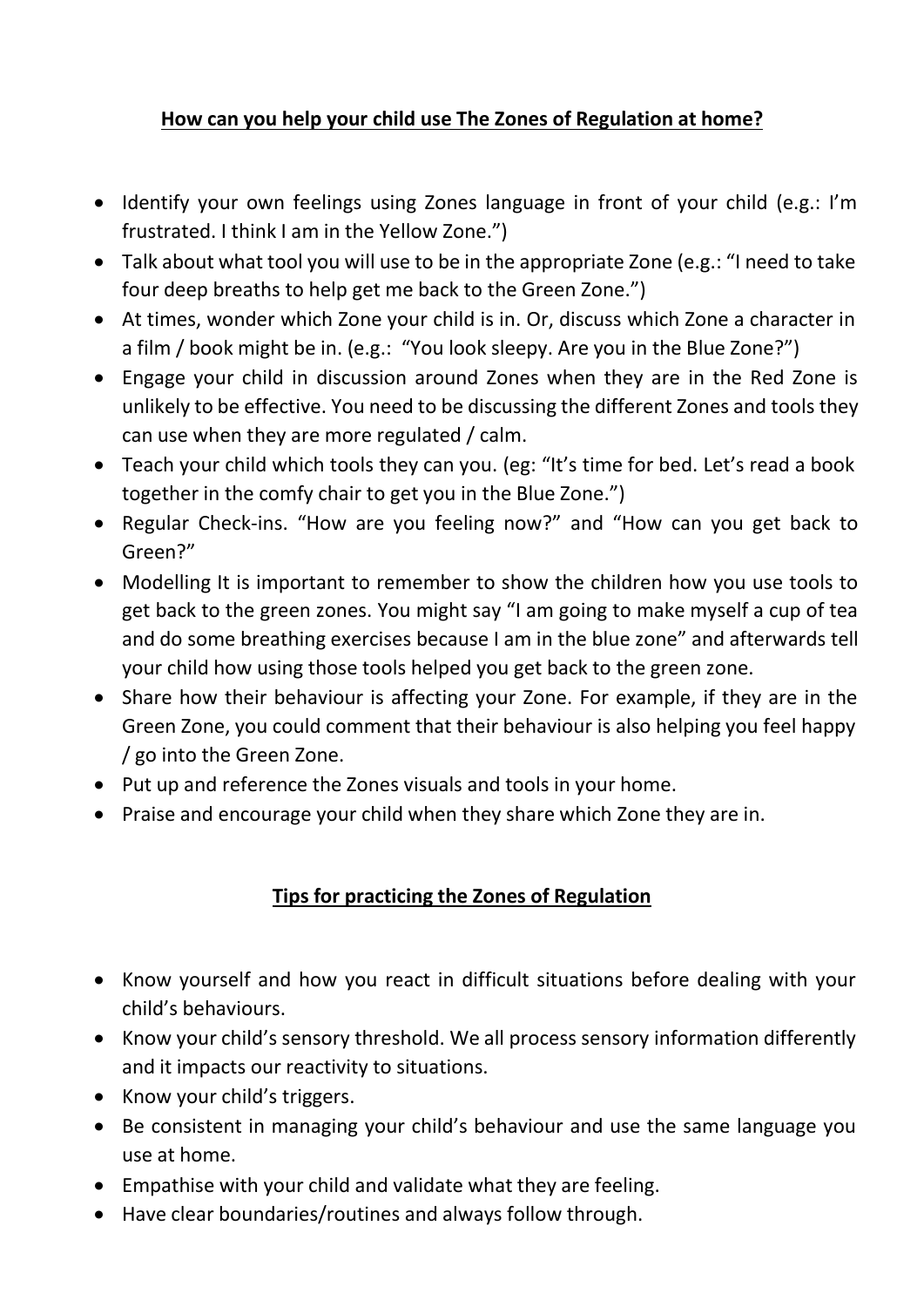- Do not deal with an angry, upset child when you are not yet calm yourself.
- Discuss strategies for the next time when you are in a similar situation.
- Remember to ask your child how their choices made you feel (empathy).
- Praise your child for using strategies. Encourage your child to take a sensory break to help regulate their bodies.
- Create a 'calm' box full of things which help to keep your child calm and alert. Advice about what could go in the box can be found on our website in the 'Zones Toolkit' section.

#### **Common questions on the Zones of Regulation**

#### Can my child be in more than one zone at the same time?

Yes. Your child may feel tired (blue zone) because they did not get enough sleep, and anxious (yellow zone) because they are worried about an activity at school. Listing more than one Zone reflects a good sense of personal feelings and alertness levels.

#### Should children be punished for being in the RED Zone?

It's best for children to experience the natural consequences of being in the RED zone. If a child's actions/choices hurt someone or destroys property, they need to repair the relationship and take responsibility for the mess they create. Once the child has calmed down, use the experience as a learning opportunity to process what the child would do differently next time.

## Can you look like one Zone on the outside and feel like you are in another Zone on the inside?

Yes. Many of us "disguise" our Zone to match social expectations. We use the expression "put on a happy face" or mask the emotion so other people will have good thoughts about us. Parents often say that their children "lose it" and goes into the Red Zone as soon as they get home. This is because children are increasing their awareness of their peers and expectations when in the classroom. They make every effort to keep it together at school to stay in the Green Zone. Home is when they feel safe to let it all out.